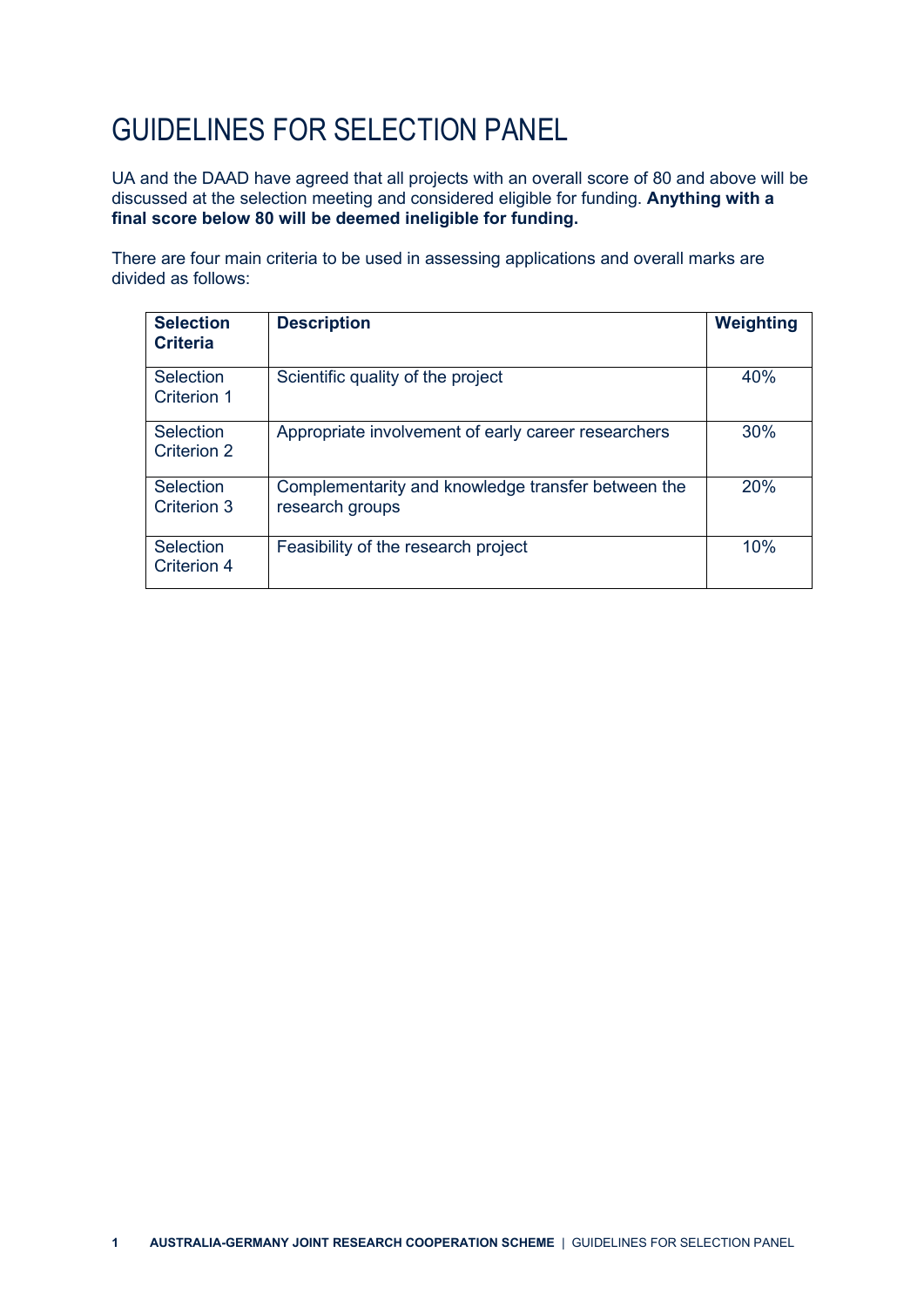#### EVALUATION FORM

### **1: Scientific quality of the project** • Clarity of objectives • Quality of methodology • Degree of innovation • Topicality Score awarded for Selection Criterion 1 | 140

| 2: Appropriate involvement of early career researchers                                                         |     |  |  |
|----------------------------------------------------------------------------------------------------------------|-----|--|--|
| • Capacity building opportunities for early career researchers<br>• Clear opportunities for knowledge transfer |     |  |  |
| Score awarded for Selection Criterion 2                                                                        | /30 |  |  |

# **3: Complementarity and knowledge transfer between the research groups**  • Value of collaboration to field of research, institution and broader Australia-Germany relationship • Expertise of researchers • Complementarity of the research teams Score awarded for Selection Criterion 3 /20

| 4: Feasibility of research project                                            |     |  |  |
|-------------------------------------------------------------------------------|-----|--|--|
| • Basic financial security<br>• Need for travel and research stays is evident |     |  |  |
| Score awarded for Selection Criterion 4                                       | /10 |  |  |